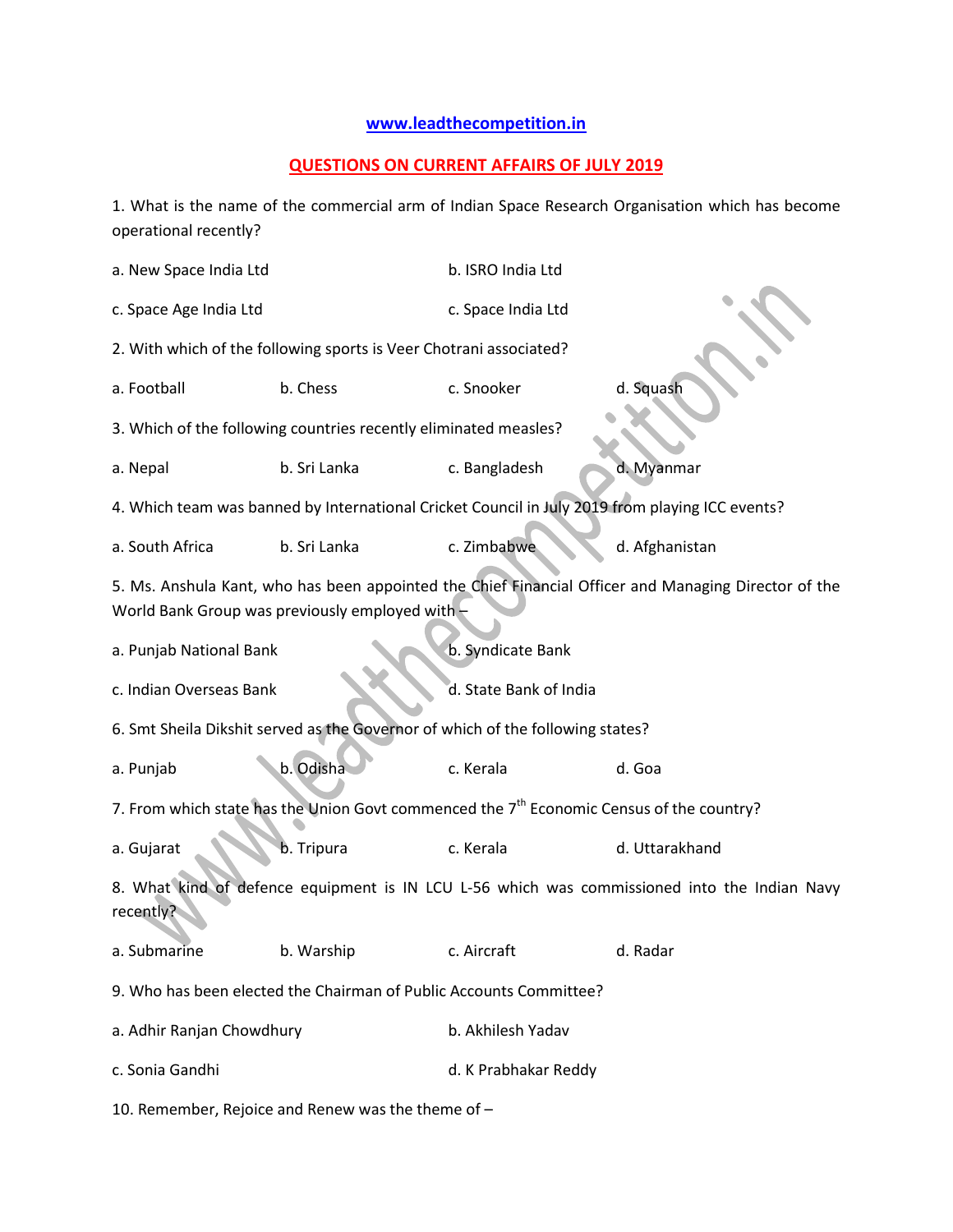| a. World Skills Day                                                                                                                  | b. Nelson Mandela Day c. Kargil Diwas                                          |                        | d. World Population Day                                                                        |  |  |  |  |
|--------------------------------------------------------------------------------------------------------------------------------------|--------------------------------------------------------------------------------|------------------------|------------------------------------------------------------------------------------------------|--|--|--|--|
|                                                                                                                                      |                                                                                |                        | 11. Which company has become the highest ranked Indian company in the Fortune Global 500 list? |  |  |  |  |
| a. Indian Oil Corporation                                                                                                            |                                                                                | b. State Bank of India |                                                                                                |  |  |  |  |
| c. Oil and Narutal Gas Corporation                                                                                                   |                                                                                | d. Reliance Industries |                                                                                                |  |  |  |  |
| 12. Prithu Gupta is associated with which of the following sports?                                                                   |                                                                                |                        |                                                                                                |  |  |  |  |
| a. Chess                                                                                                                             | b. Badminton                                                                   | c. Squash              | d. Boxing                                                                                      |  |  |  |  |
| 13. Ebola outbreak in which country has been declared a public health emergency of international<br>concern by WHO?                  |                                                                                |                        |                                                                                                |  |  |  |  |
| a. Sudan                                                                                                                             | b. Congo                                                                       | c. Liberia             | d. Zimbabwe                                                                                    |  |  |  |  |
| 14. Which country has won the Copa America Cup 2019 football tournament?                                                             |                                                                                |                        |                                                                                                |  |  |  |  |
| a. Argentina                                                                                                                         | b. Brazil                                                                      | c. USA                 | d. Mexico                                                                                      |  |  |  |  |
|                                                                                                                                      | 15. Which city has been granted the status of World Heritage Site by UNESCO?   |                        |                                                                                                |  |  |  |  |
| a. Udaipur                                                                                                                           | b. Jodhpur                                                                     | c. Jaipur              | d. Ajmer                                                                                       |  |  |  |  |
| 16. Football association of which state has been awarded the Best Grassroots Development Programme<br>award by the AIFF for 2018-19? |                                                                                |                        |                                                                                                |  |  |  |  |
| a. Goa                                                                                                                               | b. West Bengal                                                                 | c. Uttarakhand         | d. Jammu and Kashmir                                                                           |  |  |  |  |
|                                                                                                                                      | 17. From which country is India procuring anti-tank missile named Strum Ataka? |                        |                                                                                                |  |  |  |  |
| a. Israel                                                                                                                            | b. France                                                                      | c. Russia              | d. Brazil                                                                                      |  |  |  |  |
|                                                                                                                                      | 18. Who has won the Wimbledon 2019 Ladies' Singles title?                      |                        |                                                                                                |  |  |  |  |
| a. Simona Halep                                                                                                                      | b. Serena Williams                                                             | c. Angelequi Kerber    | d. Naomi Osaka                                                                                 |  |  |  |  |
| 19. How many teams participated in the ICC World Cup 2019?                                                                           |                                                                                |                        |                                                                                                |  |  |  |  |
| a. Eight                                                                                                                             | b. Nine                                                                        | c. Ten                 | d. Twelve                                                                                      |  |  |  |  |
| 20. Quichotte is a book written by -                                                                                                 |                                                                                |                        |                                                                                                |  |  |  |  |
| a. Arundhati Roy                                                                                                                     | b. Salman Rushdie                                                              | c. Aravind Adiga       | d. Chetan Bhagat                                                                               |  |  |  |  |
| 21. Smt Anandiben Patel has been appointed as the new Governor of -                                                                  |                                                                                |                        |                                                                                                |  |  |  |  |
| a. Gujarat                                                                                                                           | b. Kerala                                                                      | c. Uttar Pradesh       | d. West Bengal                                                                                 |  |  |  |  |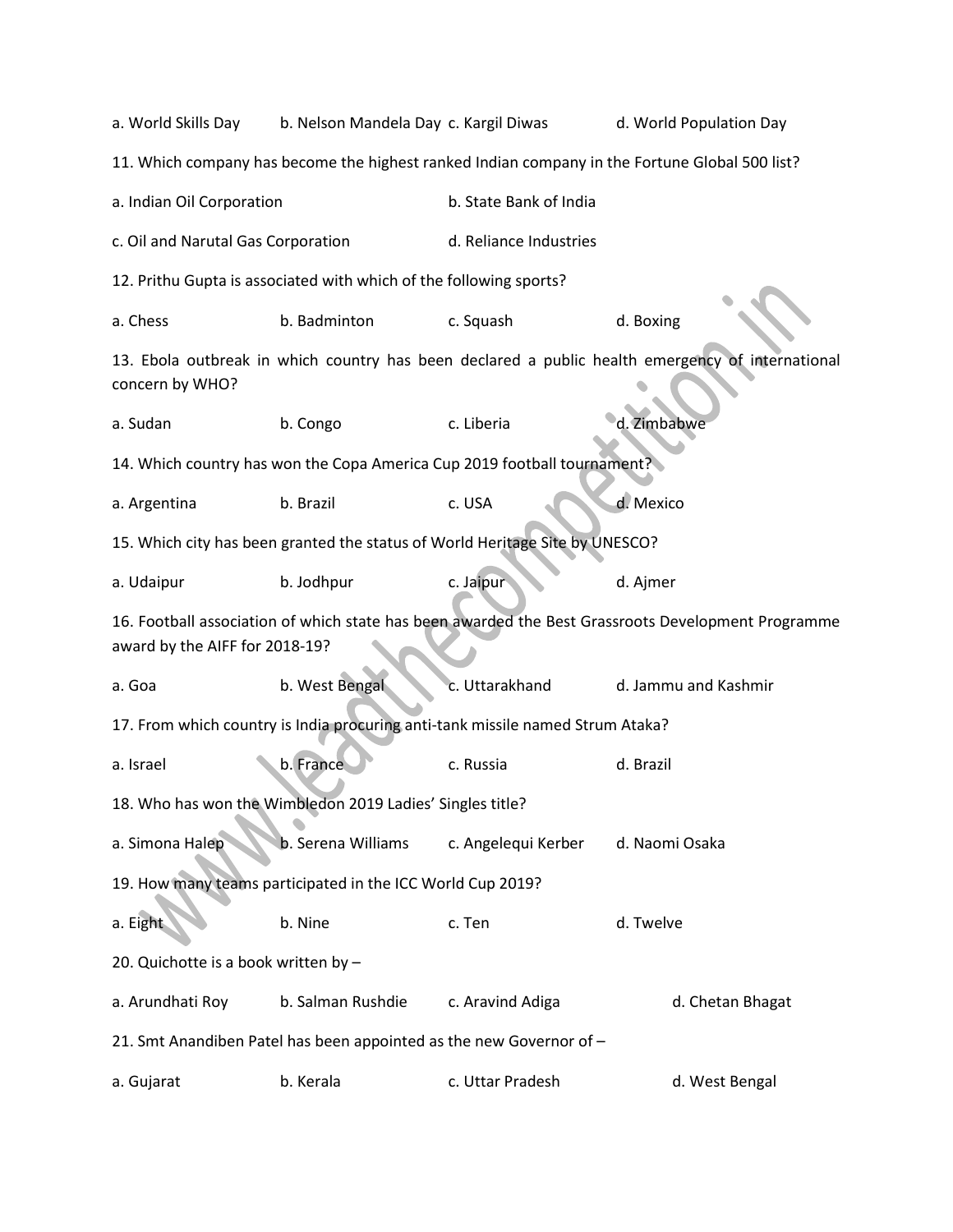22. What was the name given to rover launched with Chandrayaan-2? a. Vikram b. Pragyan c. Udyan d. Kanishk 23. What is the rank of India in the Global Innovation Index 2019? a. 52 b. 56 c. 62 d. 72 24. What is the number of tigers in India as per the Tiger Census 2018? a. 2697 b. 2847 c. 2796 d. 2967 25. Which state has the highest number of tigers as per the Tiger Census 2018? a. Karnataka b. Uttarakhand c. Madhya Pradesh d. West Bengal 26. Which Indian cricketer was inducted into the ICC Hall of Fame in July 2019? a. VVS Laxman b. Saurav Ganguly c. Rahul Dravid d. Sachin Tendulkar 27. Who won the Golden Bat for having scored the most runs in ICC World Cup 2019? a. Rohit Sharma b. David Warner c. Shakib Al Hasan d. Kane Williamson 28. Who won the Golden Ball for having taken the most wickets in ICC World Cup 2019? a. Jasprit Bumrah b. Michael Starc c. Lockie Ferguson d. Mustafizur Rahman 29. A Prime Minister to Remember, the book written by Admiral Sushil Kumar is in the memory of – a. Shri PV Narsimha Rao b. Shri Rajiv Gandhi c. Shri Lal Bahadur Shastri d. Shri Atal Bihari Vajpayee 30. Which country won the FIFA Women's World Cup 2019? a. Netherlands b. Canada c. USA d. Chile 31. The second M in recently launched PMMSY stands for – a. Mazdoor b. Matsya c. Machine d. Mahila 32. Who has won the Wimbledon 2019 Gentlemen's Singles title? a. Novak Djokovic b. Roger Federer c. Rafal Nadal d. Dominic Thiem 33. Who of the following has been awarded the Akademi Ratna award by Sangeet Natak Akademi recently?

a. Hariprasad Chaurasia b. Zakir Hussain c. Amjad Ali Khan d. Allah Rakha